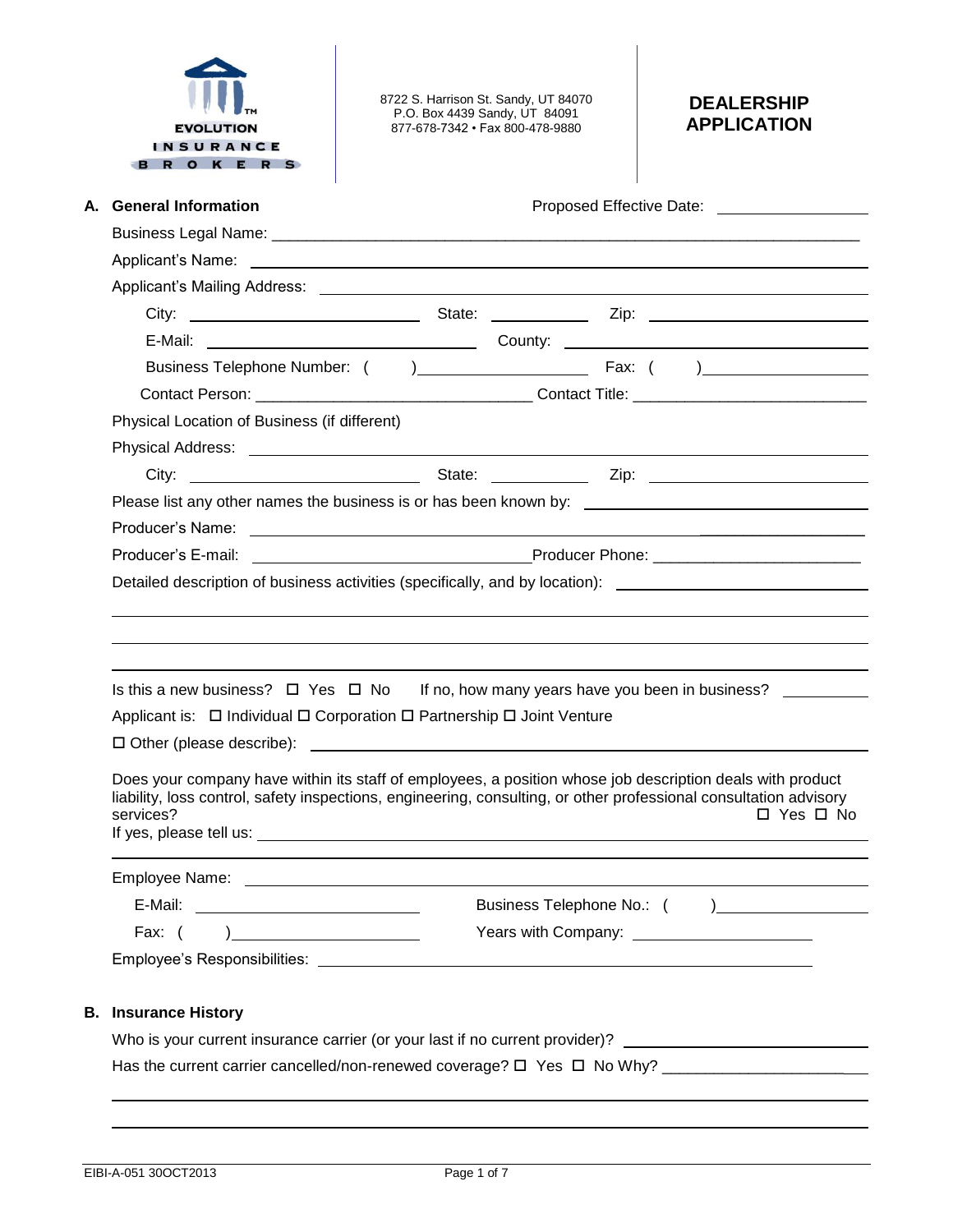Provide name(s) for all insurance companies that have provided Applicant insurance for the last three years:

|                        | Coverage: | Coverage: | Coverage: |
|------------------------|-----------|-----------|-----------|
| Company Name           |           |           |           |
| <b>Expiration Date</b> |           |           |           |
| <b>Annual Premium</b>  |           | J         | ѡ         |

Has the Applicant or any predecessor or related person or entity ever had a claim?  $\square$  Yes  $\square$  No Attach a five year loss/claims history, including details. (REQUIRED)

Have you had any incident, event, occurrence, loss, or Wrongful Act which might give rise to a Claim covered by this Policy, prior to the inception of this Policy?  $\Box$  Yes  $\Box$  No If yes, please explain:

Has the Applicant, or anyone on the Applicant's behalf, attempted to place this risk in standard markets?

□ Yes □ No

If the standard markets are declining placement, please explain why:

## **C. Coverage Requested (Please check):**

- □ Commercial Liability
- $\Box$  Business Auto Liability business use of owned autos
- □ Auto Physical Damage to owned vehicles, used for business only.
- Garage Keeper's Legal Liability (GKLL)
- Garage Keeper's Direct Primary (GKDP)
- $\Box$  Dealer's Open Lot physical damage for vehicles held for sale

### **Garage Liability Limits**

| Per Act/Aggregate |                       | Per Person/Per Act/Aggregate  |
|-------------------|-----------------------|-------------------------------|
|                   | \$25,000/\$75,000     | \$25,000/\$50,000/\$100,000   |
|                   | \$50,000/\$100,000    | \$50,000/\$100,000/\$300,000  |
|                   | \$100,000/\$300,000   | \$100,000/\$250,000/\$1,000,0 |
|                   |                       | 00                            |
|                   | \$250,000/\$1,000,000 | \$250,000/\$500,000/\$1,000,0 |
|                   |                       | 00                            |
|                   | \$500,000/\$1,000,000 | \$500,000/\$1,000,000/\$2,000 |
|                   |                       | ,000                          |
|                   | Other:                | Other:                        |
|                   |                       |                               |

**Self-Insured Retention (SIR):** □ \$1,000 (Minimum) □ \$1,500 □ \$2,500 □ \$5,000 □ \$10,000

**GKLL - Garage Keepers Legal Liability Limits** (Physical Damage for customer's vehicles in the Named Insured's care, custody and control)

- Direct Primary Basis (GKDP)
- Vehicles Held on a Consignment Basis: Receipts: \_\_\_\_\_\_\_\_\_\_\_\_\_\_\_ % of Business: \_\_\_\_\_\_\_\_\_
- □ Vehicle Repair/Service Work: Receipts:  $\Box$  % of Business: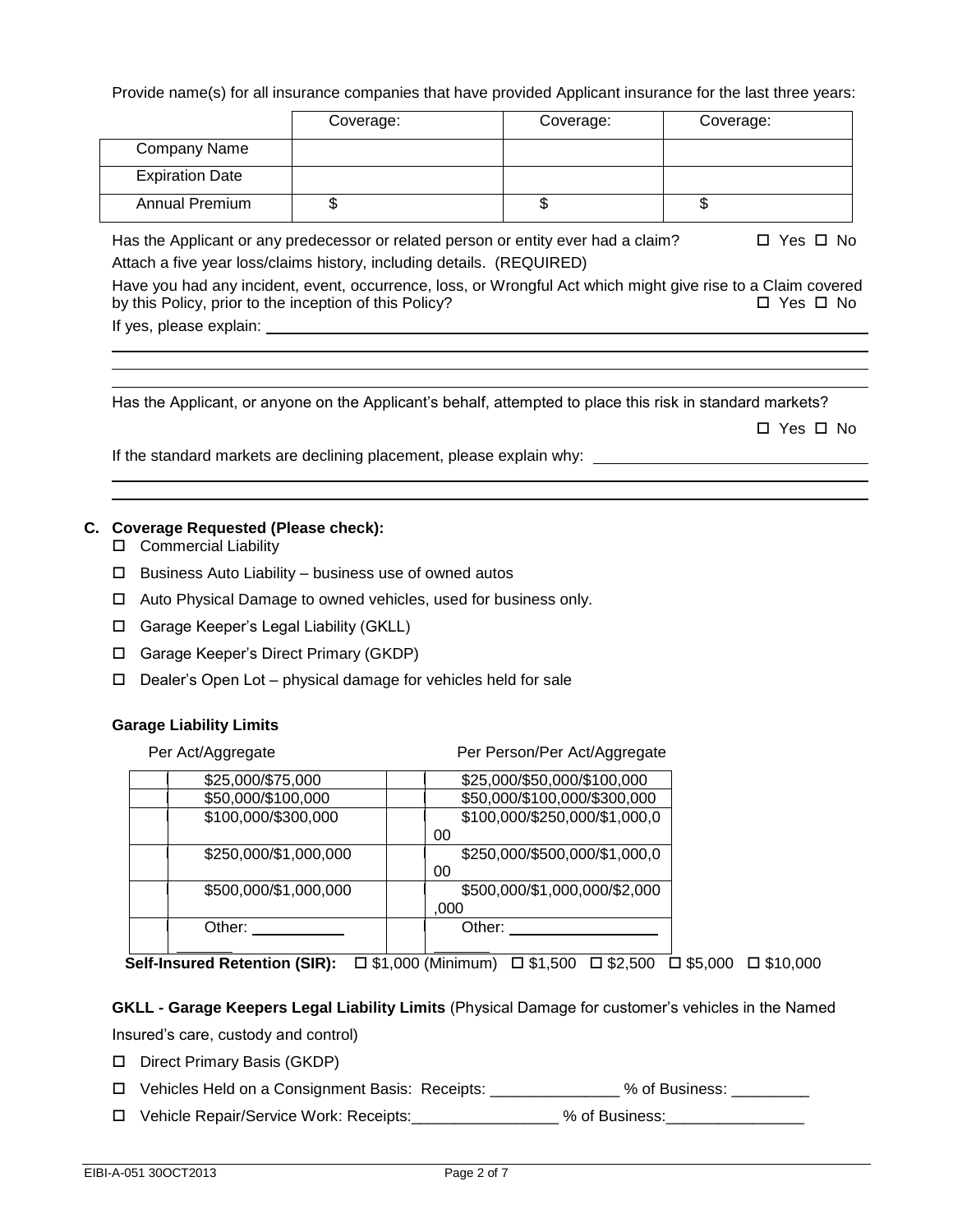### \*Additional Repair/Service application needed

#### \*Please complete the below table for needed GKLL/GKDP

|           | <b>MAX LIMIT AT EACH</b><br><b>LOCATION</b> | <b>MAX VALUE PER</b><br><b>VEHICLE</b> | <b>MAX # OF VEHICLES</b><br><b>STORED</b> |
|-----------|---------------------------------------------|----------------------------------------|-------------------------------------------|
| Loc. $#1$ |                                             |                                        |                                           |
| Loc. $#2$ |                                             |                                        |                                           |
| Loc. $#3$ |                                             | J                                      |                                           |

\_\_\_\_\_\_\_\_\_\_\_\_\_\_\_\_\_\_\_\_\_\_\_\_\_\_\_\_\_\_\_\_\_\_\_\_\_\_\_\_\_\_\_\_\_\_\_\_\_\_\_\_\_\_\_\_\_\_\_\_\_\_\_\_\_\_\_\_\_\_\_\_\_\_\_\_\_\_\_\_\_\_\_\_

## **DOL - Dealers Open Lot Coverage Limits** (Physical damage for owned vehicles held for sale by an

Automotive Dealer)

\*Note: Terms are based on Specified Perils. A Deductible will apply for each covered auto. An 80% Coinsurance penalty applies to all lots.

|           | <b>MAX LIMIT AT EACH</b><br><b>LOCATION</b> | <b>MAX VALUE PER</b><br><b>VEHICLE</b> | <b>MAX # OF VEHICLES</b><br><b>STORED</b> |
|-----------|---------------------------------------------|----------------------------------------|-------------------------------------------|
| Loc. $#1$ |                                             | Ψ                                      |                                           |
| Loc. $#2$ |                                             | Ψ                                      |                                           |
| Loc. $#3$ |                                             | w                                      |                                           |

\*Average number of cars for sale at one time:

# **D. Business Activities**

| □ Wholesale Dealership | □ Non-Franchised Dealership | □ Franchised Dealership |
|------------------------|-----------------------------|-------------------------|
|------------------------|-----------------------------|-------------------------|

% of New Sold \_\_\_\_\_\_\_\_\_\_\_\_\_\_\_\_\_\_\_\_\_\_\_\_\_\_\_\_\_\_\_\_\_\_ % of Used Sold \_\_\_\_\_\_\_\_\_\_\_\_\_\_\_\_

1. Annual Gross Receipts: Sales: \_\_\_\_\_\_\_\_\_\_\_\_\_\_\_\_\_\_\_\_\_\_\_ Other: **(please specify)** \_\_\_\_\_\_\_\_\_\_\_\_\_\_\_\_\_

2. List all Location(s) owned or from which you operate (use separate sheet if necessary).

|                   | <b>STREET ADDRESS</b> | <b>CITY</b> | <b>STATE</b> | <b>ZIP CODE</b> |
|-------------------|-----------------------|-------------|--------------|-----------------|
| LOC. <sup>4</sup> |                       |             |              |                 |
| Loc. 2            |                       |             |              |                 |
| Loc.3             |                       |             |              |                 |

a. Description of Use

(1) Loc. 1:

Type of Facility:

- □ Building Storage
- □ Standard Open Lot (Protected—Posts/Chains)
- □ Non-Standard Open Lot (Unprotected)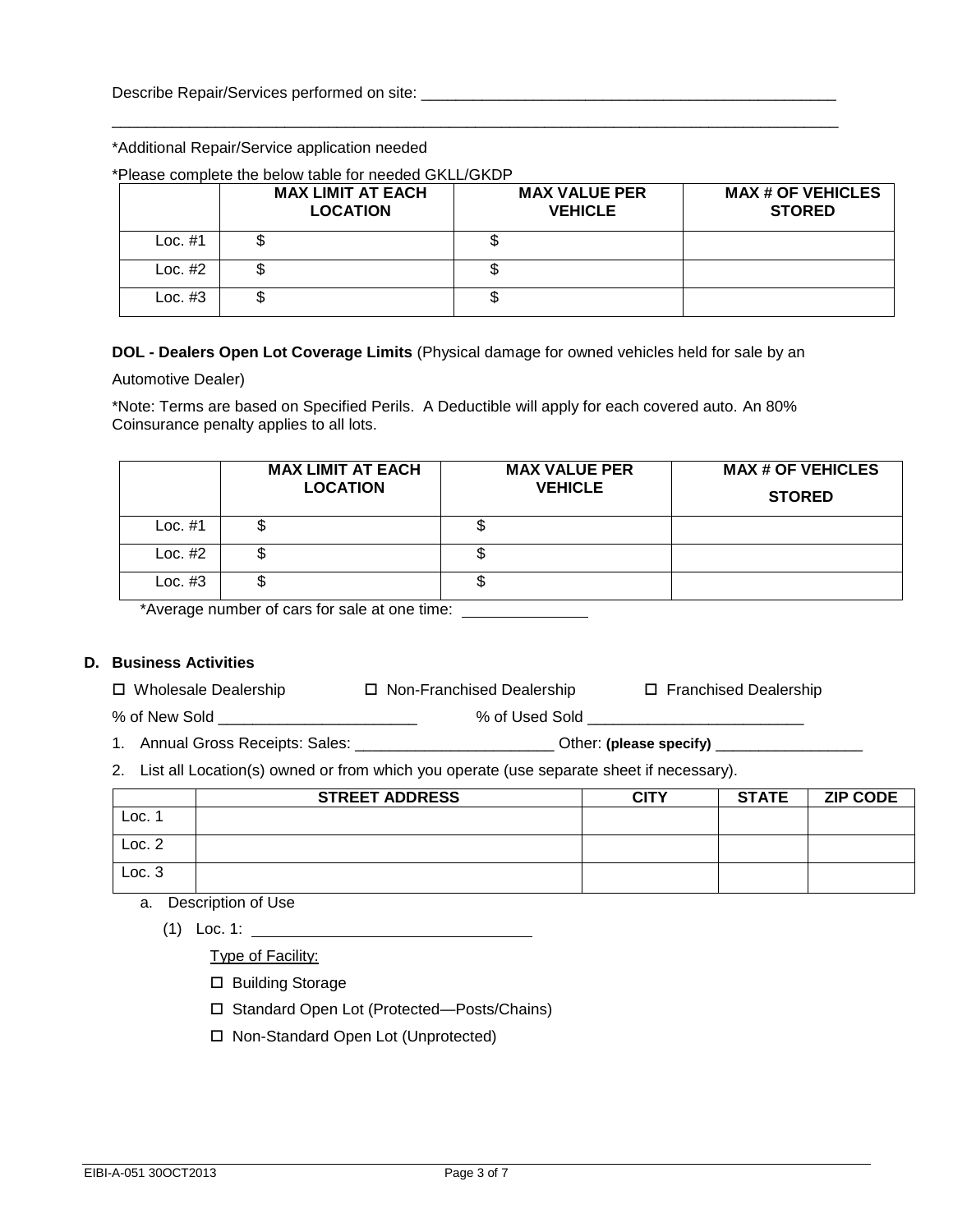|    | (2)<br>Loc. $2:$                                                                                                      |        |      |      |               |  |
|----|-----------------------------------------------------------------------------------------------------------------------|--------|------|------|---------------|--|
|    | Type of Facility:                                                                                                     |        |      |      |               |  |
|    | □ Building Storage                                                                                                    |        |      |      |               |  |
|    | □ Standard Open Lot (Protected-Posts/Chains)                                                                          |        |      |      |               |  |
|    | □ Non-Standard Open Lot (Unprotected)                                                                                 |        |      |      |               |  |
|    | (3) Loc. 3: $\qquad \qquad$                                                                                           |        |      |      |               |  |
|    | Type of Facility:                                                                                                     |        |      |      |               |  |
|    | □ Building Storage                                                                                                    |        |      |      |               |  |
|    | □ Standard Open Lot (Protected-Posts/Chains)                                                                          |        |      |      |               |  |
|    | □ Non-Standard Open Lot (Unprotected)                                                                                 |        |      |      |               |  |
| 3. | Number of vehicles sold annually: Total: _______________________Retail: _____________Wholesale: ____                  |        |      |      |               |  |
| 4. | Indicate how many of the below you operate:                                                                           |        |      |      |               |  |
|    | а.                                                                                                                    |        |      |      |               |  |
|    | b. Transportation Plates: University of American                                                                      |        |      |      |               |  |
| 5. | Radius of operations: $\square$ 0-50: 451-100: 451-100: 4101-300 45 40 401+: 46 401+: 46                              |        |      |      |               |  |
| 6. | If you drive or transport newly acquired vehicles more than 100 miles from point of purchase to your lot,             |        |      |      |               |  |
|    |                                                                                                                       |        |      |      |               |  |
|    | 7. Are any vehicles held for sale acquired through an Out of State Auction/E-bay/Internet? $\square$ Yes $\square$ No |        |      |      |               |  |
|    | If so, what percentage: ____________________________List states of purchase: _________________________________        |        |      |      |               |  |
| 8. | Types of Vehicles held for Sale:                                                                                      |        |      |      |               |  |
|    | Car, sport utility, pickups, vans                                                                                     | $\Box$ | $\%$ | LOT# |               |  |
|    | <b>Commercial Trucks/Vans and Trailers</b>                                                                            | $\Box$ | %    | LOT# |               |  |
|    | <b>Construction or Farming Equipment</b>                                                                              | $\Box$ | %    | LOT# |               |  |
|    | <b>Recreational Vehicles</b>                                                                                          | $\Box$ | %    | LOT# |               |  |
|    |                                                                                                                       |        |      |      |               |  |
|    |                                                                                                                       |        |      |      |               |  |
|    | <b>Risk Management</b>                                                                                                |        |      |      |               |  |
| 9. |                                                                                                                       |        |      |      |               |  |
|    |                                                                                                                       |        |      |      |               |  |
|    |                                                                                                                       |        |      |      | □ Yes □ No    |  |
|    | 10. Are customers test driving vehicles without accompanied scheduled driver?                                         |        |      |      |               |  |
|    | 11. Are customers allowed to keep vehicles held for sale overnight or weekends?                                       |        |      |      | □ Yes □ No    |  |
|    | 12. Lot Security Measures                                                                                             |        |      |      |               |  |
| a. | If autos are outside, is the lot a protected lot?                                                                     |        |      |      | □ Yes □ No    |  |
| b. | Is the lot completely enclosed by a chain link (or other) fence?                                                      |        |      |      | □ Yes □ No    |  |
|    |                                                                                                                       |        |      |      |               |  |
| c. | Is lot protected by posts not more than six feet apart?                                                               |        |      |      | □ Yes □ No    |  |
| d. | Is lot completely floodlighted at night?                                                                              |        |      |      | Yes □ No<br>□ |  |
| е. | Do you use guard dogs?                                                                                                |        |      |      | □ Yes □ No    |  |

**E. Risk Management**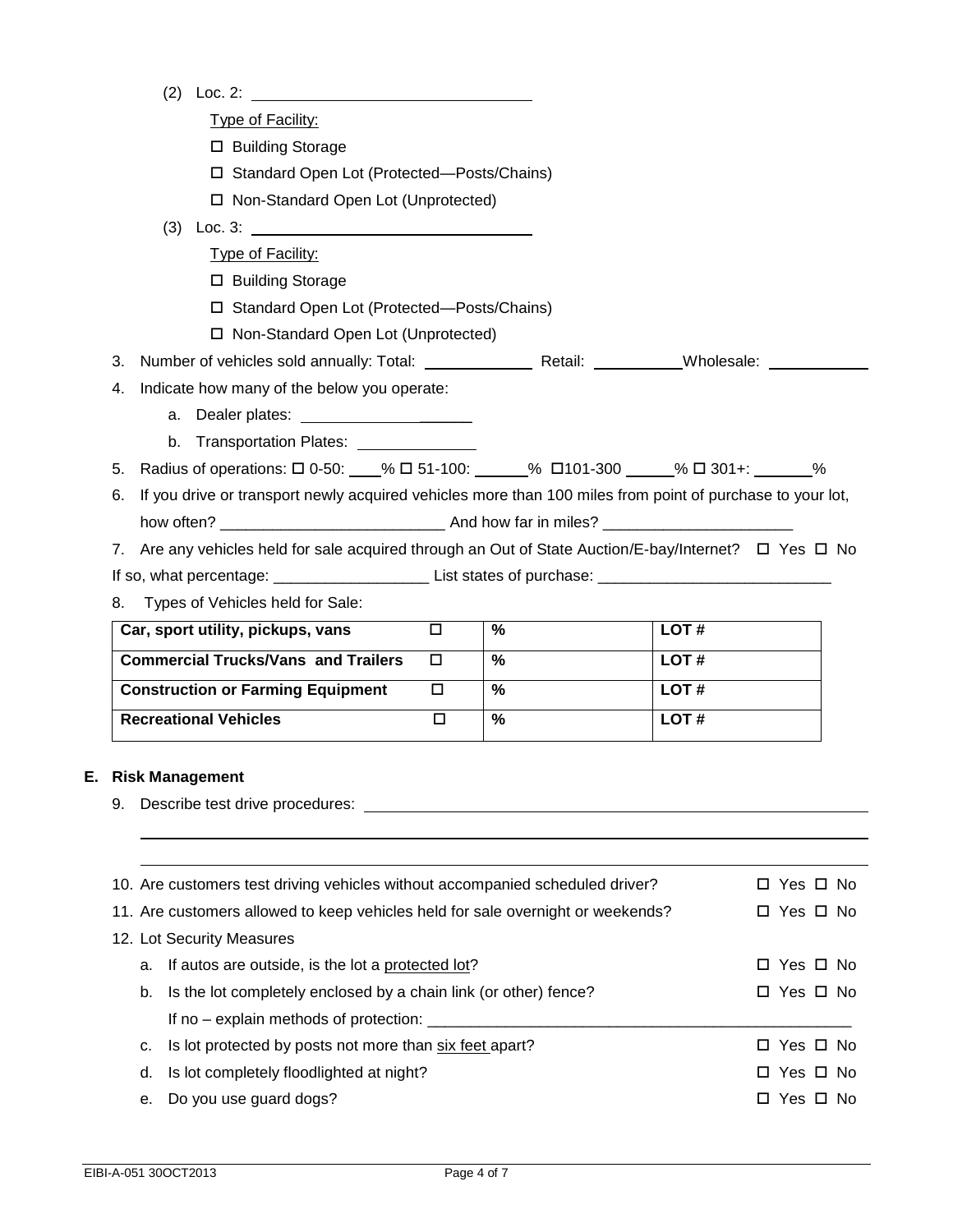|  | f. Is their police or other protection?                                                              | □ Yes □ No |
|--|------------------------------------------------------------------------------------------------------|------------|
|  |                                                                                                      |            |
|  |                                                                                                      |            |
|  |                                                                                                      |            |
|  | 14. Do you pick up or deliver automobiles for Services or Repair work?                               | □ Yes □ No |
|  |                                                                                                      |            |
|  | 15. Do you repossess any autos?                                                                      | □ Yes □ No |
|  | Number of repossessions annually # ______________________Drive Away Repo # annually: _______________ |            |
|  | Number of Repossession Plates:                                                                       |            |
|  | Escalatore Lafemariles                                                                               |            |

## **F. Employee Information**

16. Please complete the below:

|                                 | <b>FULL TIME</b> | <b>PART TIME</b> |
|---------------------------------|------------------|------------------|
| A. Proprietor, Partner, Officer |                  |                  |
| <b>B.</b> Office Employees      |                  |                  |
| C. Salesmen                     |                  |                  |
| D. Service Dept. Employees      |                  |                  |
| E. Other Employees*             |                  |                  |
| *Define Other Employees:        |                  |                  |

17. Please complete a Schedule of Drivers. (no coverage will be afforded unless driver is scheduled below)

Note: Coverage is limited to business use only. Personal use of insured vehicles--owned or non-owned-is EXCLUDED. Class II and III - Personal Use may be added for additional premium upon request. \*Age exceptions may be made upon review.

Class I: Drivers for Business Use only (minimum age of driver is 23 years\*)

Include all: Proprietors, partners and executives active in the business, salespersons, general managers, service managers, and any employee who drives Autos, but who is not furnished an Auto.

| <b>NAME</b> | <b>POSITION</b> | <b>D.O.B.</b> | <b>DRIVERS LICENSE #</b> | <b>STATE</b> |
|-------------|-----------------|---------------|--------------------------|--------------|
|             |                 |               |                          |              |
|             |                 |               |                          |              |
|             |                 |               |                          |              |
|             |                 |               |                          |              |

Class II: Drivers for Personal and/or Business use (minimum age of driver is 23 years\*).

Any employee or active proprietor partner of officer who is furnished a covered Auto

| <b>NAME</b> | <b>POSITION/</b><br><b>RELATIONSHIP</b> | <b>D.O.B.</b> | <b>DRIVERS LICENSE #</b> | <b>STATE</b> |
|-------------|-----------------------------------------|---------------|--------------------------|--------------|
|             |                                         |               |                          |              |
|             |                                         |               |                          |              |
|             |                                         |               |                          |              |
|             |                                         |               |                          |              |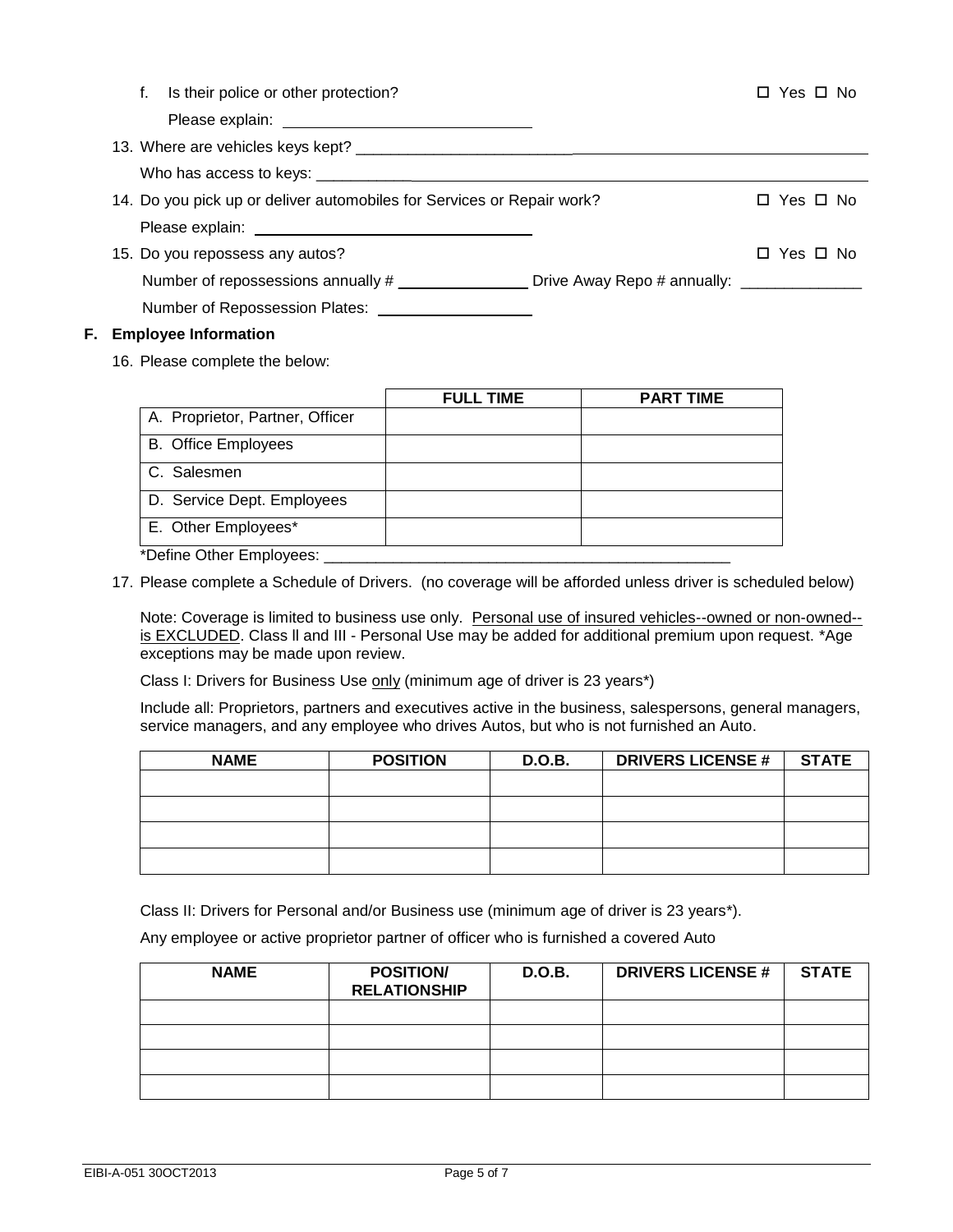Class III: Drivers for Personal Use only (minimum age of driver is 23 years\*)

Inactive proprietors, partners or officers or family members of active or inactive proprietors, partners, officers or other person or organization whom you allow to drive a furnished Auto.

| <b>NAME</b> | <b>POSITION</b> | D.O.B. | <b>DRIVERS LICENSE #</b> | <b>STATE</b> |
|-------------|-----------------|--------|--------------------------|--------------|
|             |                 |        |                          |              |
|             |                 |        |                          |              |
|             |                 |        |                          |              |
|             |                 |        |                          |              |

#### **REPRESENTATIONS AND WARRANTIES**

The "Applicant" is the party to be named as the "Insured" in any insuring contract if issued. By signing this Application, the Applicant for insurance hereby represents and warrants that the information provided in the Application, together with all supplemental information and documents provided in conjunction with the Application, is true, correct, inclusive of all relevant and material information necessary for the Insurer to accurately and completely assess the Application, and is not misleading in any way. The Applicant further represents that the Applicant understands and agrees as follows: (i) the Insurer can and will rely upon the Application and supplemental information provided by the Applicant, and any other relevant information, to assess the Applicant's request for insurance coverage and to quote and potentially bind, price, and provide coverage; (ii) the Application and all supplemental information and documents provided in conjunction with the Application are warranties that will become a part of any coverage contract that may be issued; (iii) the submission of an Application or the payment of any premium does not obligate the Insurer to quote, bind, or provide insurance coverage; and (iv) in the event the Applicant has or does provide any false, misleading, or incomplete information in conjunction with the Application, any coverage provided will be deemed void from initial issuance.

The Applicant hereby authorizes the Insurer and its agents to gather any additional information the Insurer deems necessary to process the Application for quoting, binding, pricing, and providing insurance coverage including, but not limited to, gathering information from federal, state, and industry regulatory authorities, insurers, creditors, customers, financial institutions, and credit rating agencies. The Insurer has no obligation to gather any information nor verify any information received from the Applicant or any other person or entity. The Applicant expressly authorizes the release of information regarding the Applicant's losses, financial information, or any regulatory compliance issues to this Insurer in conjunction with consideration of the Application.

The Applicant further represents that the Applicant understands and agrees the Insurer may: (i) present a quote with a Sublimit of liability for certain exposures, (ii) quote certain coverages with certain activities, events, services, or waivers excluded from the quote, and (iii) offer several optional quotes for consideration by the Applicant for insurance coverage. In the event coverage is offered, such coverage will not become effective until the Insurer's accounting office receives the required premium payment.

The Applicant agrees that the Insurer and any party from whom the Insurer may request information in conjunction with the Application may treat the Applicant's facsimile signature on the Application as an original signature for all purposes.

The Applicant acknowledges that under any insuring contract issued, the following provisions will apply:

1. A single Accident, or the accumulation of more than one Accident during the Policy Period, may cause the per Accident Limit and/or the annual aggregate maximum Limit of Liability to be exhausted, at which time the Insured will have no further benefits under the Policy.

2. The Insured may request the Insurer to reinstate the original Limit of Liability for the remainder of the Policy period for an additional coverage charge, as may be calculated and offered by the Insurer. The Insurer is under no obligation to accept the Insured's request.

3. The Applicant understands and agrees that the Insurer has no obligation to notify the Insured of the possibility that the maximum Limit of Liability may be exhausted by any Accident or combination of Accidents that may occur during the Policy Period. The Insured must determine if additional coverage should be purchased. The Insurer is expressly not obligated to make a determination about additional coverage, nor advise the Insured concerning additional coverage.

4. The Insurer is herein released and relieved from any and all responsibility to notify the Insured of the possible reduction in any applicable Limit of Liability. The Insured herein assumes the sole and individual responsibility to evaluate, consider, and initiate a request for additional coverage or reinstatement of the annual aggregate Limit of Liability which may be exhausted by any single Accident or combination of Accidents during the Policy Period.

[*Signatures on Next Page*]